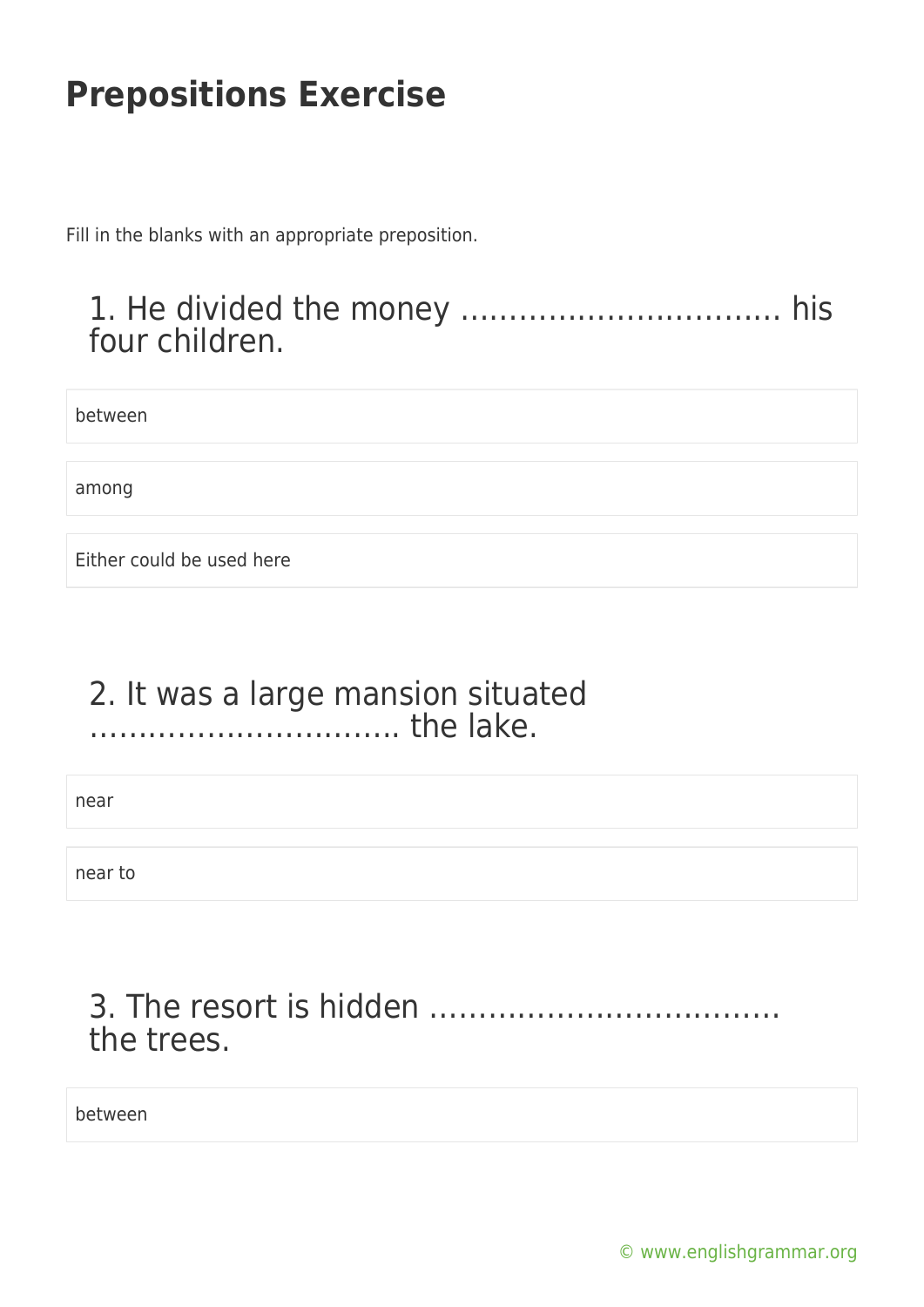among in

#### 4. We drove right up …………………………….. Manhattan.

| to  |  |
|-----|--|
|     |  |
|     |  |
| for |  |
|     |  |
|     |  |
| in  |  |

#### 5. I waited for her ……………………………. 9 o'clock and then I went home.

Please select 2 correct answers

up to

till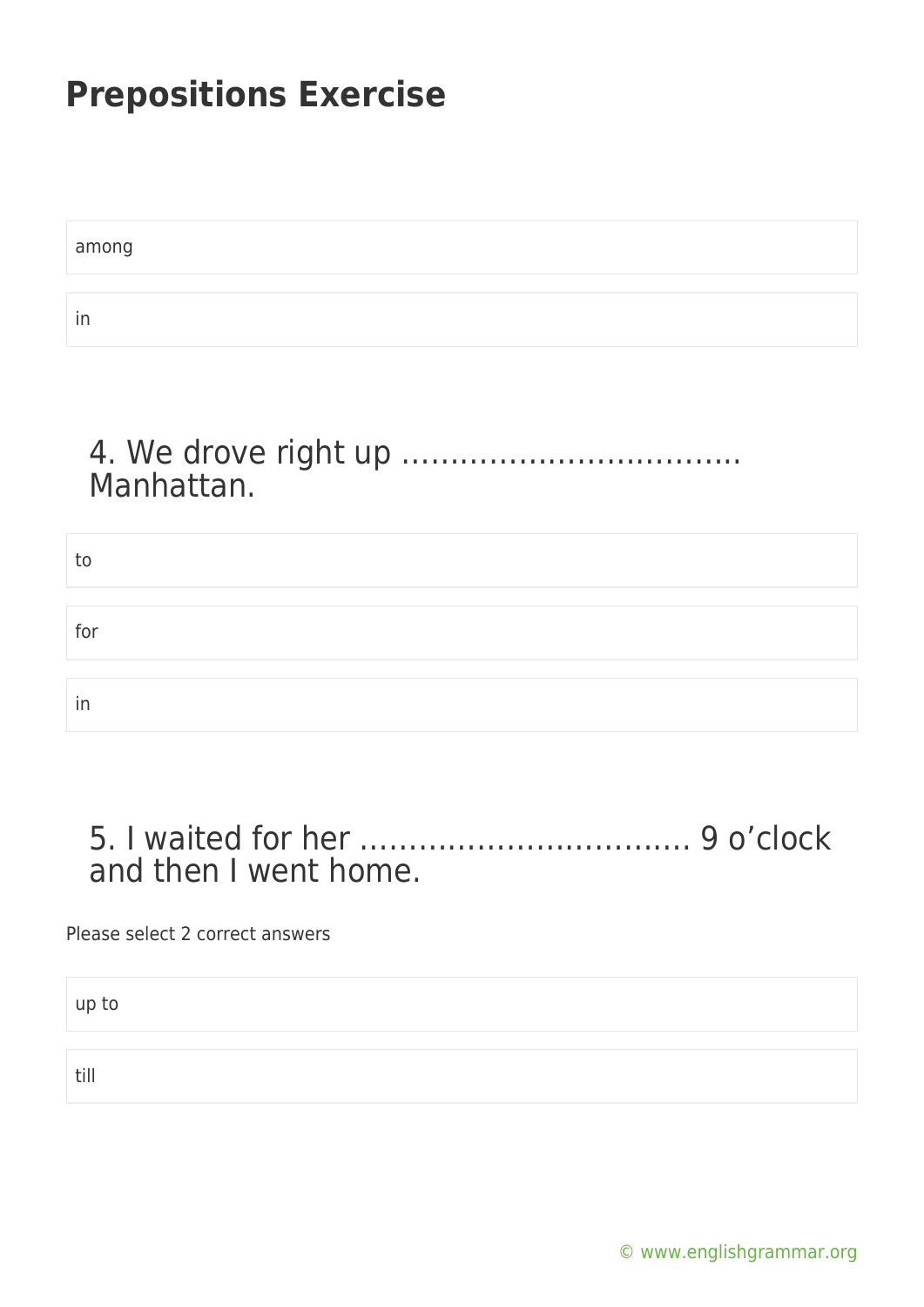until

# 6. I saw them getting ……………………….. the bus.

| on |  |  |  |
|----|--|--|--|
|    |  |  |  |
| to |  |  |  |
|    |  |  |  |
| up |  |  |  |

#### 7. He threw the television …………………………….. the window.

| over    |  |  |
|---------|--|--|
|         |  |  |
| across  |  |  |
|         |  |  |
| through |  |  |

# 8. His bad manners really get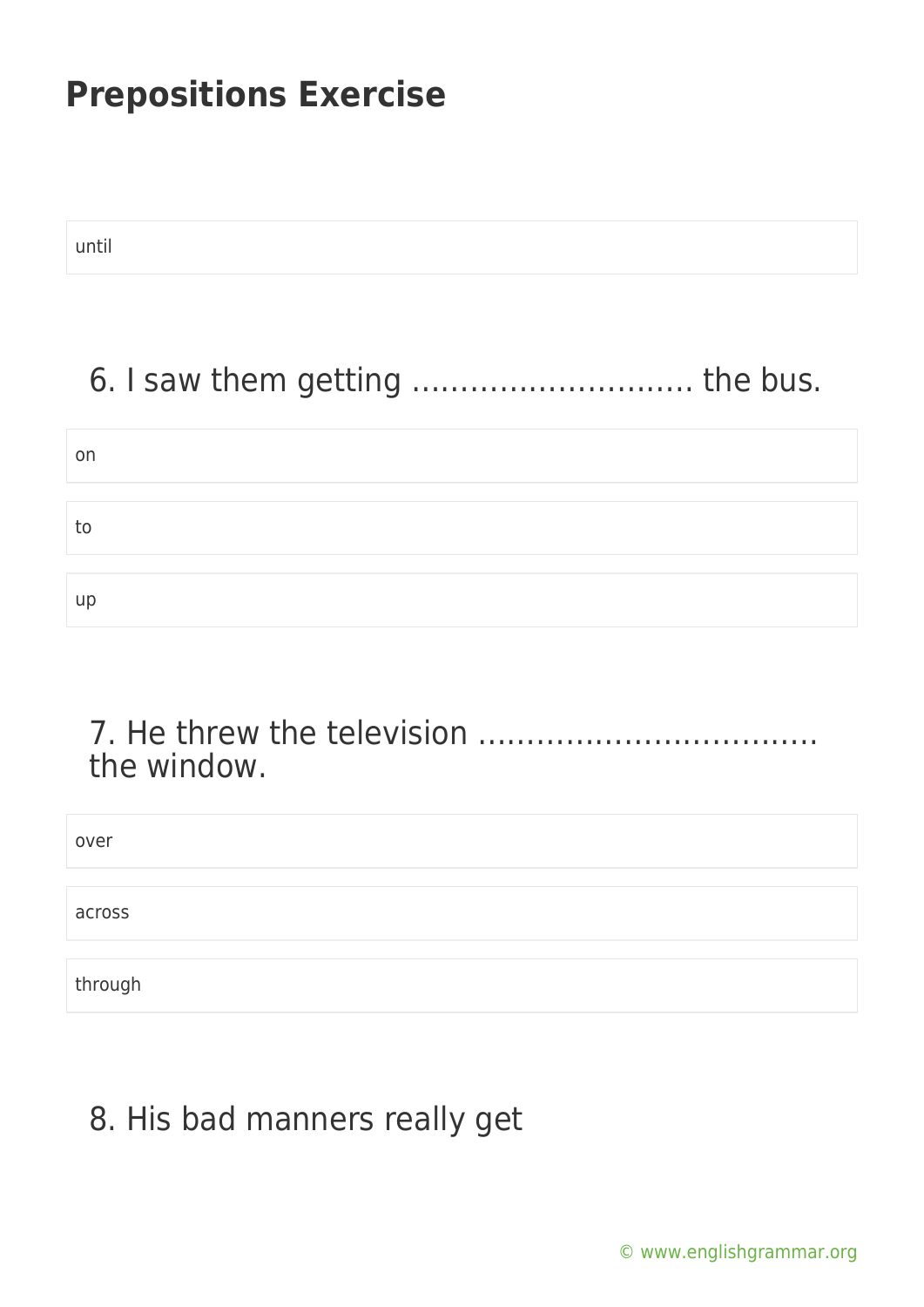#### …………………………… my nerves.

| on   |  |  |
|------|--|--|
|      |  |  |
| over |  |  |
|      |  |  |
| a    |  |  |

# 9. I prefer the sea ……………………………. the hills.

| for  |  |
|------|--|
|      |  |
| to   |  |
|      |  |
| over |  |

### 10. Do you object ……………………………… working on Sunday?

with

to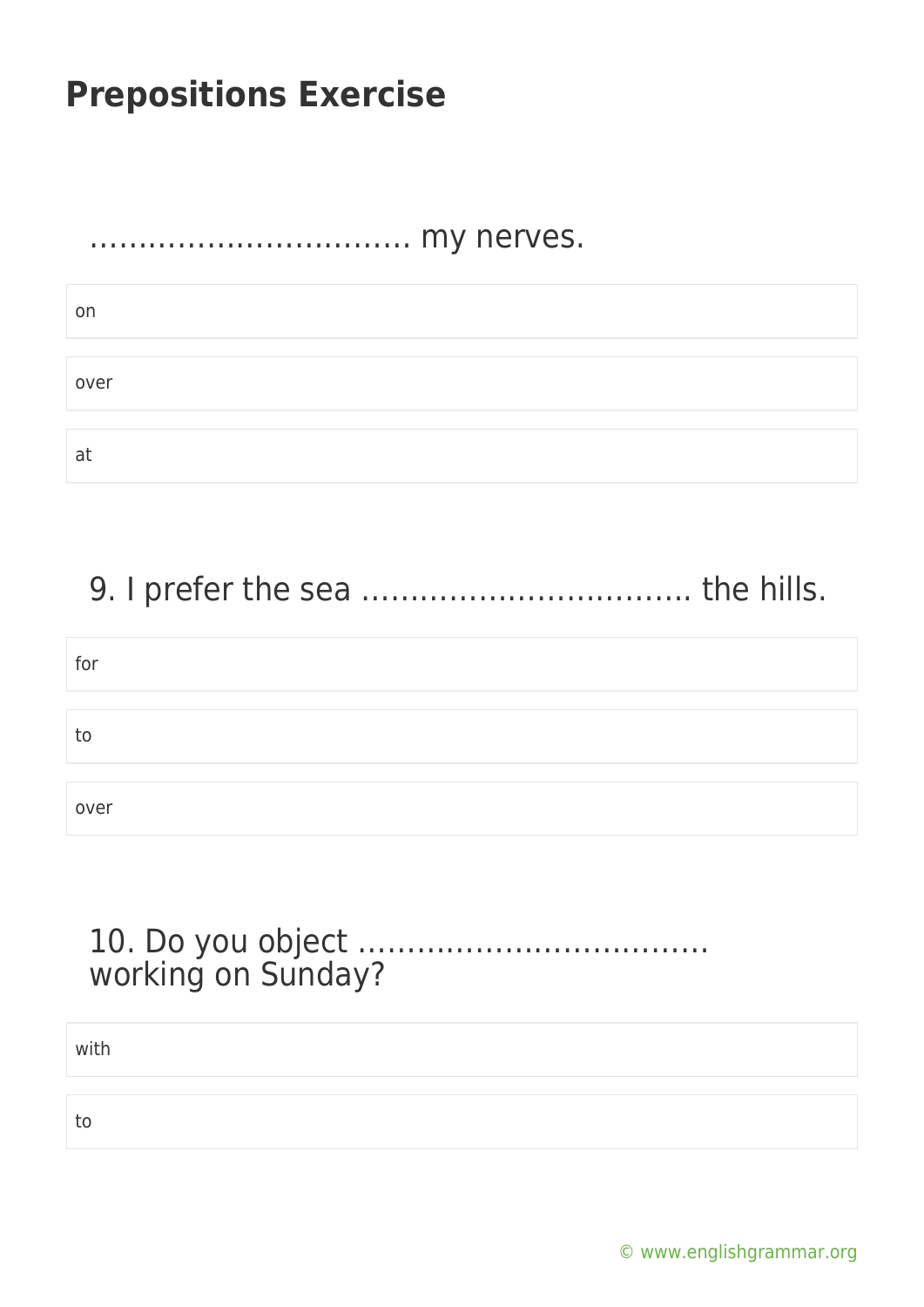| . .<br>-              | . .<br>. . |
|-----------------------|------------|
| e e<br>m.<br>×<br>. . | . .<br>×   |

for

## 11. The train …………………………. Mumbai has been delayed.

# of on

### 12. ……………………………….. being introduced, they shook hands.

| On                        |  |  |  |
|---------------------------|--|--|--|
|                           |  |  |  |
| $\mathsf{B}_{\mathsf{V}}$ |  |  |  |
|                           |  |  |  |
| Up                        |  |  |  |

[© www.englishgrammar.org](https://www.englishgrammar.org/)